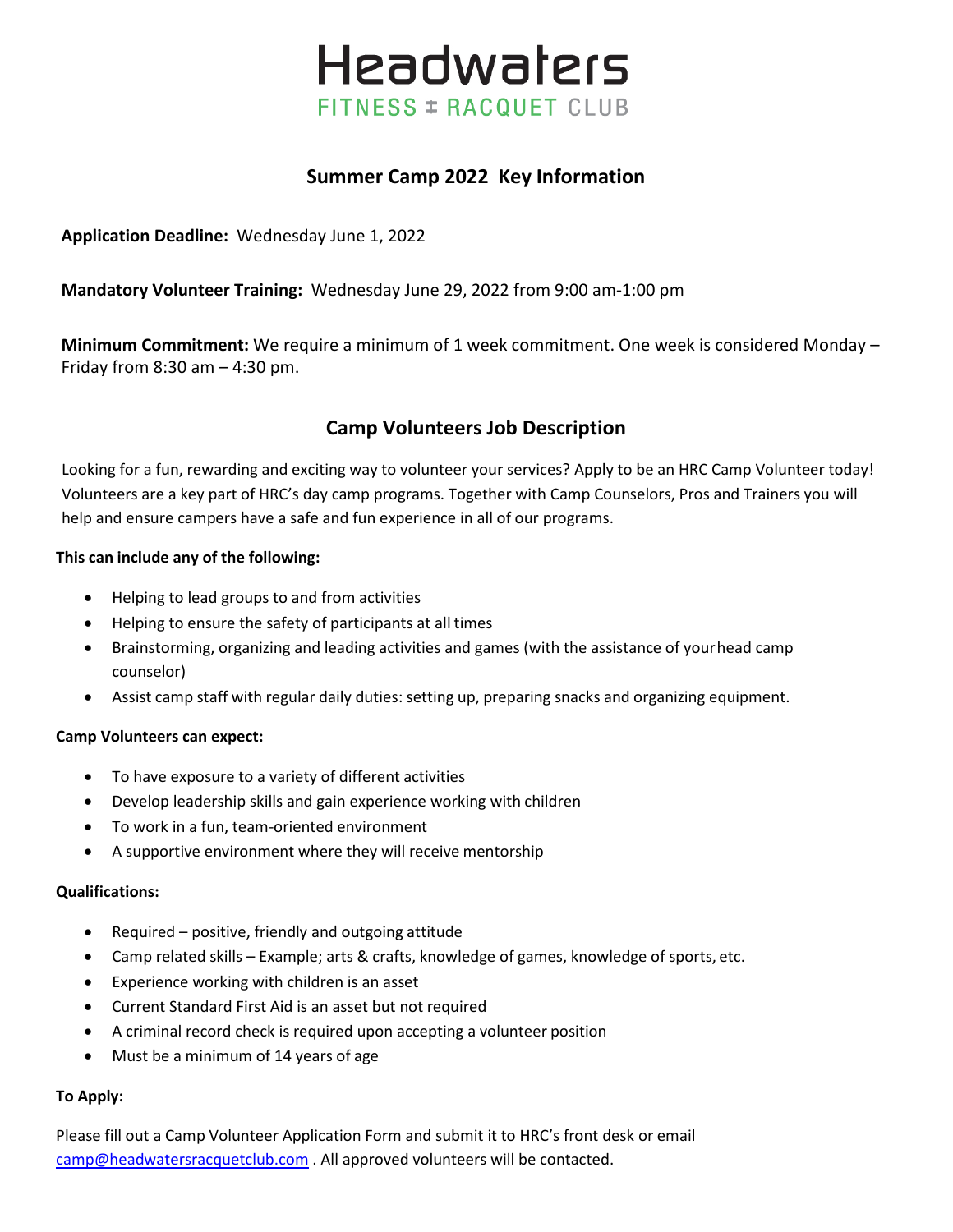# **Camp Volunteer Application**

## **Application Deadline:** Wednesday June 1, 2022

| First Name:                 | lLast Name:  |  |
|-----------------------------|--------------|--|
| Birth Date (mm/dd/yyyy):    | Home Phone:  |  |
| Address:                    |              |  |
| City/Town:                  | Postal Code: |  |
| School:                     |              |  |
| Email Address:              |              |  |
| T-shirt Size (adult unisex) |              |  |

## Availability

Please indicate what weeks of camp you are available by checking the box under each week.

| Week #1  | Week #2    | Week #3    | Week #4   | Week #5    | Week #6    | Week #7          | Week #8          | Week #9              |
|----------|------------|------------|-----------|------------|------------|------------------|------------------|----------------------|
| July 4-8 | July 11-15 | July 18-22 | July25-29 | August 2-5 | August 8-9 | August 15-<br>19 | August 22-<br>26 | August 29-<br>Sept 2 |
|          |            |            |           |            |            |                  |                  |                      |

How many weeks of camp are you volunteering for: \_\_\_\_\_\_\_\_\_\_\_\_\_\_\_\_\_\_\_\_\_\_\_\_\_\_\_\_\_\_\_

Please list your experience with children, youth & special events (Ex. babysitting, coaching, camps, etc).

What ages of children are you comfortable working with and why?